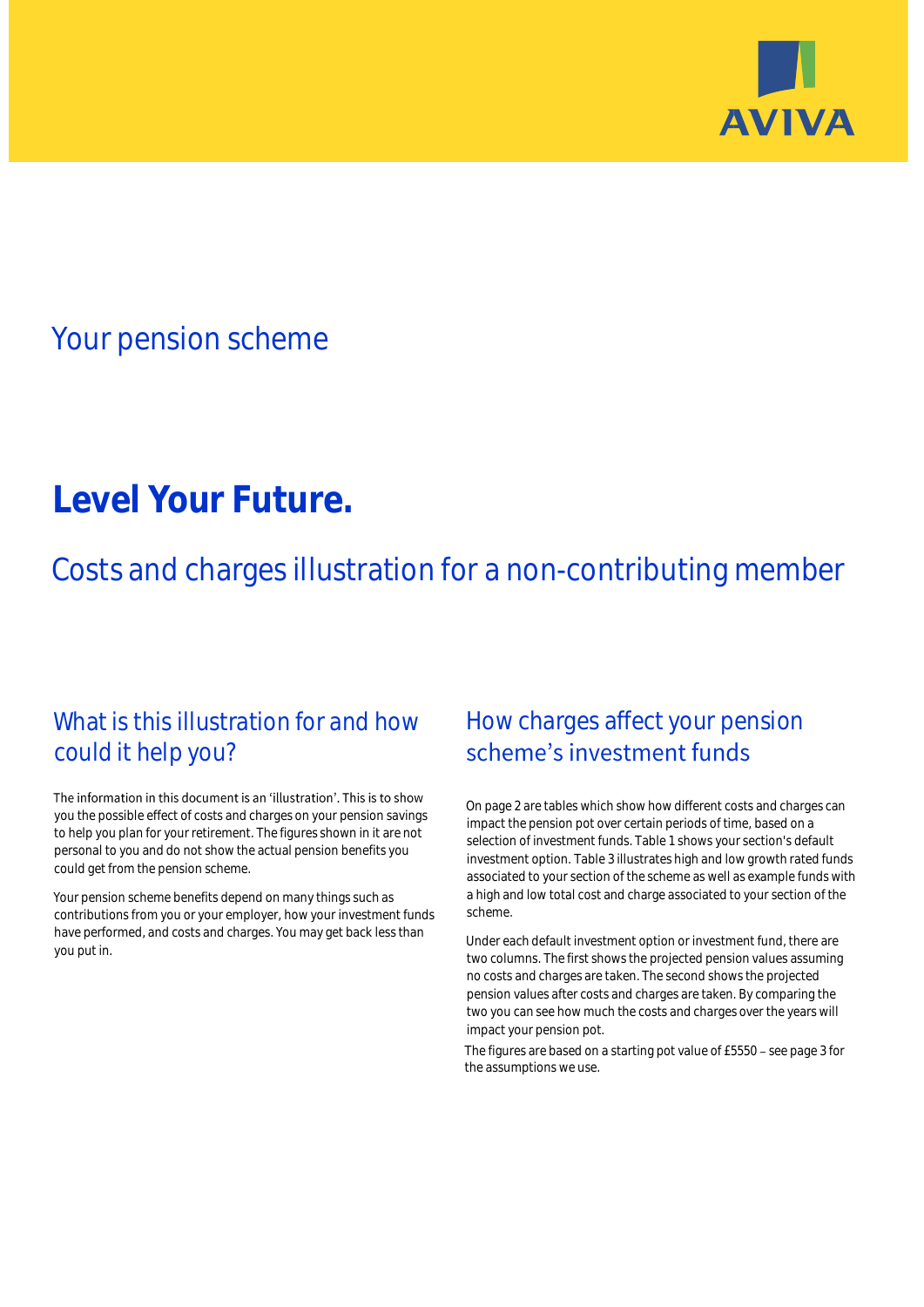### **Table 1**

| Illustration of effect of costs and charges on the Default Investment Option in<br><b>Level Your Future.</b> |                                        |                                    |  |  |  |  |  |  |
|--------------------------------------------------------------------------------------------------------------|----------------------------------------|------------------------------------|--|--|--|--|--|--|
|                                                                                                              | <b>My Future</b>                       |                                    |  |  |  |  |  |  |
|                                                                                                              | Assumed growth rate 3.3% (p.a.)        |                                    |  |  |  |  |  |  |
|                                                                                                              | Assumed costs and charges 0.49% (p.a.) |                                    |  |  |  |  |  |  |
| At end of year                                                                                               | Projected value assuming no            | <b>Projected value after costs</b> |  |  |  |  |  |  |
|                                                                                                              | costs and charges are taken            | and charges are taken              |  |  |  |  |  |  |
| $\mathbf{1}$                                                                                                 | £5,610                                 | £5,580                             |  |  |  |  |  |  |
| $\overline{2}$                                                                                               | £5,670                                 | £5,610                             |  |  |  |  |  |  |
| 3                                                                                                            | £5,730                                 | £5,640                             |  |  |  |  |  |  |
| 4                                                                                                            | £5,790                                 | £5,680                             |  |  |  |  |  |  |
| 5                                                                                                            | £5,850                                 | £5,710                             |  |  |  |  |  |  |
| 10                                                                                                           | £6,180                                 | £5,870                             |  |  |  |  |  |  |
| 15                                                                                                           | £6,510                                 | £6,040                             |  |  |  |  |  |  |
| 20                                                                                                           | £6,870                                 | £6,210                             |  |  |  |  |  |  |
| 25                                                                                                           | £7,250                                 | £6,390                             |  |  |  |  |  |  |
| 30                                                                                                           | £7,640                                 | £6,570                             |  |  |  |  |  |  |
| 35                                                                                                           | £8,060                                 | £6,760                             |  |  |  |  |  |  |
| 40                                                                                                           | £8,420                                 | £6,880                             |  |  |  |  |  |  |
| 45                                                                                                           | £8,630                                 | £6,880                             |  |  |  |  |  |  |
| 50                                                                                                           | £8,670                                 | £6,760                             |  |  |  |  |  |  |

### **Table 2**

| List of Funds included in the Default Investment Option |                       |                    |  |  |  |  |  |  |
|---------------------------------------------------------|-----------------------|--------------------|--|--|--|--|--|--|
| <b>Fund name</b>                                        | <b>Total Cost and</b> | <b>Growth Rate</b> |  |  |  |  |  |  |
|                                                         | Charge (p.a.)         | (p.a.)             |  |  |  |  |  |  |
| Av MyM My Future Growth                                 | 0.51%                 | 3.60%              |  |  |  |  |  |  |
| Av MyM My Future Consolidation                          | 0.46%                 | 2.40%              |  |  |  |  |  |  |
|                                                         |                       |                    |  |  |  |  |  |  |
|                                                         |                       |                    |  |  |  |  |  |  |
|                                                         |                       |                    |  |  |  |  |  |  |
|                                                         |                       |                    |  |  |  |  |  |  |
|                                                         |                       |                    |  |  |  |  |  |  |
|                                                         |                       |                    |  |  |  |  |  |  |
|                                                         |                       |                    |  |  |  |  |  |  |
|                                                         |                       |                    |  |  |  |  |  |  |

**Aviva Life & Pensions UK Limited.**

Registered in England No. 3253947. Registered office: Aviva, Wellington Row, York, YO90 1WR. Authorised by the Prudential Regulation Authority and regulated by the Financial Conduct Authority and the Prudential Regulation Authority. Firm Reference Number 185896. **aviva.co.uk** TEMP GFI NG071309 09/2018